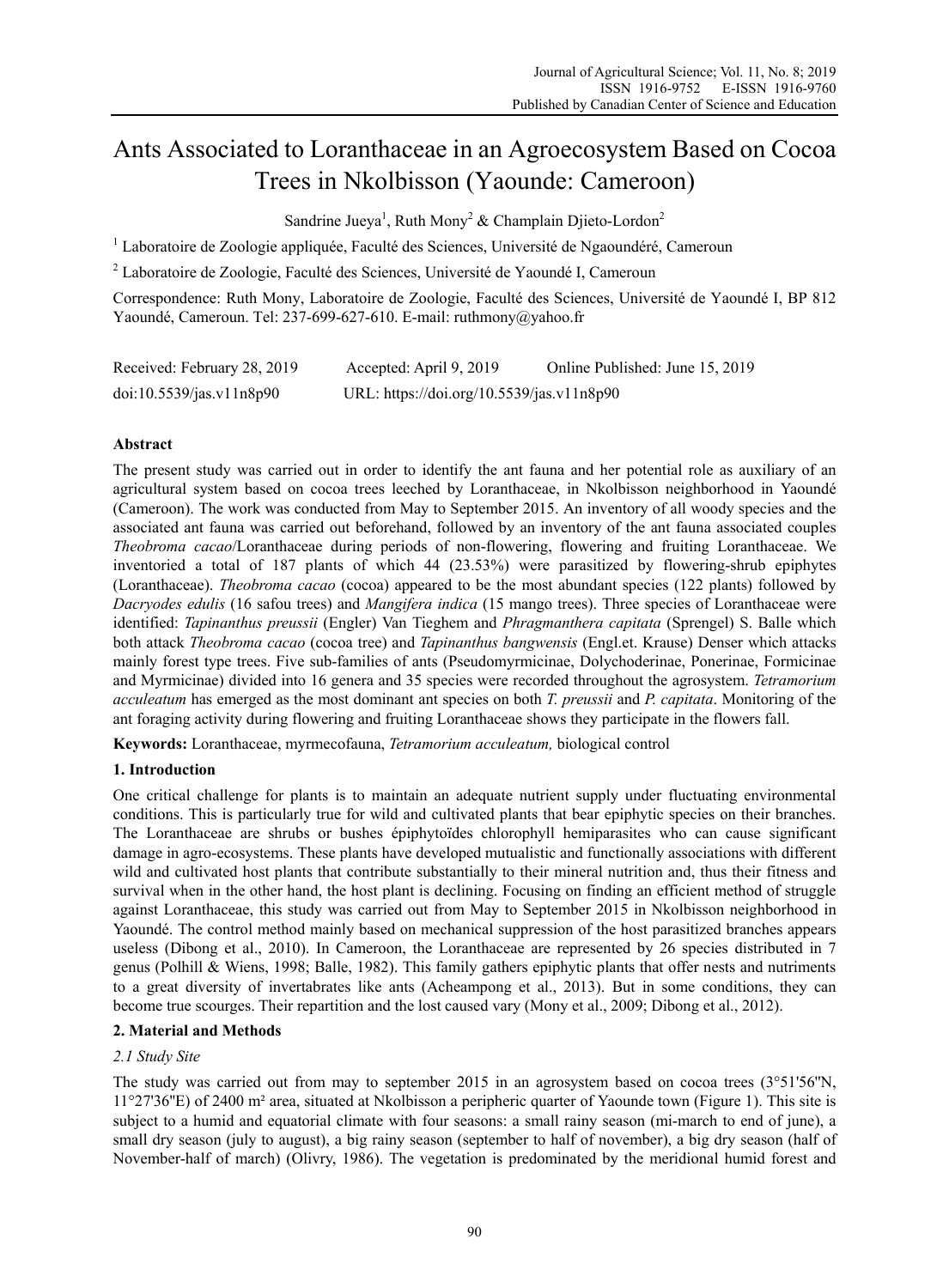Theobroma cacao L, is the most represented tree in the field eventhough other fruit trees and wild trees are observed

The inventory carried out at the field enabled the census of all plant species of the area and to classify them into parasitic and not parasitic species. Only host individuals having a DBH (Diameter at Breast Height)  $\geq$  5 cm were maintained and Loranthaceae were identified. Counting was done on the number of host parasites and the number of tufts of Loranthaceae present on each tree. These data enabled us to determine the level and the intensity of parasitism in the field.



Figure 1. Location map of the study area

#### 2.2 Flora Inventory

In order to determine the floristic diversity of the agroecosystem, the study was conducted from may to September 2015. Investigations had been conducted by using  $5 \times 5$  m plots, in a parcel of about 2400 m<sup>2</sup> surface area. The different trees were marked and identified. By direct observations, all the species of Loranthaceae were identified based on their flower shape and color and counted per species and per host-tree. Only host individuals having a DBH (Diameter at Breast Height)  $\geq$  5 cm were maintained and Loranthaceae were identified. Counting was done on the number of host parasites and the number of tufts of Loranthaceae present on each tree. These data enabled us to determine the parasitism prevalence which is the percentage of parasite individuals in the orchard. The intensity of parasitism which expresses the extent of parasitism on parasite individuals in the orchard; it is expressed by the average number of tufts of Loranthaceae observed per individual.

#### 2.3 Harvesting and Identification of Myrmecofauna

Before the study of ant foraging activity in the field, an inventory of the whole myrmecofauna of the field has been conducted. The presence or absence of ants was noticed for each tree during 5 mn, through the direct observation of active workers. Observations in the field at different times of the day enabled the determination of the period of maximal foraging of different ants on every individual host. Zones of inking were elevated with a cutlass in order to capture the ants in the pores of the individual host. Ouadrates of  $5 \times 5$  cm were delimited randomly on the host and its parasites in order to harvest all the ants, and counted thus estimating the density of ants. These ants were collected using a mouth aspirator (for workers of medium size), a brush or with the aid of soft pliers for the workers for big workers of big sizes and conserved in labeled boxes containing 70 °C alcohol and brought to laboratory at the faculty of Science of University of Yaounde 1 for further identification. All the ants observed at the higher of the breast were collected.

For the follow up of the foraging activity of ant workers, we selected 6 cocoa trees (3 parasitized by loranthaceae and 3 not parasitized) in order to determine the influence of Loranthaceae in the myrmecofauna distribution. On parasitized cocoa trees the study was extended to leaves, flowers, fruits and suckers of prospected loranthaceae. The experimental design enabled observations from the beginning of floral bud formation right up to the bay passing through flowers that have blossom was put in place. On every host, individual having at least five parasitized tufts of Loranthaceae, three were chosen and on every tuft a small branch was retained. On this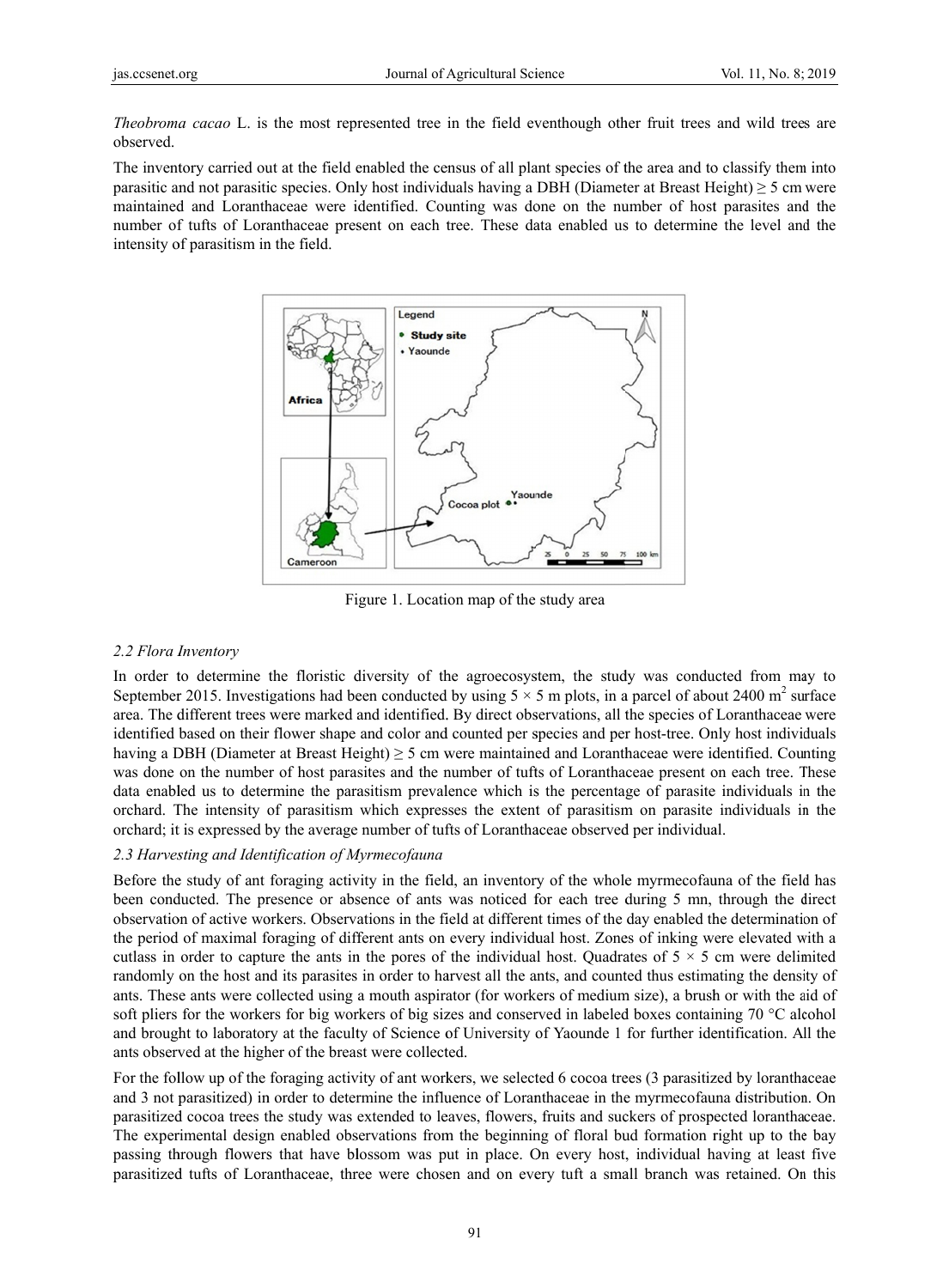branch, three nodes were tagged and measurements were taken every other day during the study period in order to count the floral buds, flowers and fruits. These samples were taken both during a period of flowering and fruiting of Loranthaceae, and a period of non-flowering as well. To make it possible, plastic were put under selected trees in order to collect and count the fallen flowers and fruits due to ant foraging activity during all the period of flowering and fruiting of Loranthaceae. Identification of ants has been made possible by the use of the identification keys (Hölldobler & Wilson, 1990; Bolton, 1994, 2016; Taylor, 2011) based on the morphology. Ants were observed under the classic binocular microscope. A few specimens of each were deposited in the laboratory of Zoology of the University of Yaounde 1.

#### *2.4 Statistical Analysis*

The percentage of parasitism (Pp) in the field was giving by the following expression  $Pp =$  number of trees infected/total number of trees  $\times$  100.

The inventory of both infested and not infested trees in the field enabled to determine the prevalence of Loranthaceae on the three types of considered plants defined as followed: cocoa trees, foresters and fruit trees.

The prevalence (P) is the percentage of infested plants of a particular type of tree over the total number of the plants of the same type of tree:

$$
P = (na/Na) \times 100 \tag{1}
$$

where, na = number of the parasitized plants of type "a"; Na = total number of the plants of type "a".

The number of suckers beared by each parasitized tree allowed us to determine his parasitic charge.

The inventory and the identification of the number of sucker per species of Loranthaceae enabled to determine the intensity  $P(\%)$  of parasitism of every species of Loranthaceae present in the field.

The rate of prevalence of a Loranthaceae species was giving by the following expression:

$$
P(\%)=(na/N)\times 100\tag{2}
$$

where, na is the number of sucker of the Loranthaceae species "a", N the total number of suckers of the three species of Loranthaceae pooled

The correlation existing between the myrmecofauna inventoried and the extent of the flower fall for each studied sucker was given by the software R. version 3.2.3.

#### **3. Results**

#### *3.1 Woody Species of the Field*

We inventoried a total of 187 trees distributed into 12 families and 18 species. Plants were grouped into four catégories named cocoa trees, foresters, fruit trees and herbaceous. Those of the foresters that couldn't be identified were represented by their family name or have been given a code. Cocoa trees appeared to be the most abondant (122 plants or 65.2%), followed respectively by fruit trees (37 or 19.8%), foresters (15 or 8%) and herbaceous (13 or 7%).

By their circumference and heigh, foresters are dominants trees in the field with respectively 161.33±81.04 cm and 503.67±380.18 cm when Cocoa trees are found to have reduced dimensions, that means 39.43±11.36 cm in circumference and 170.91±72.47 cm high (see table I).

Table 1. Mean values of trees circumferences and heigh in the field

| Type of trees $(N = size)$ | Cocoa trees $(N = 122)$                                        | Fruit trees $(N = 37)$                                                                                                    | Foresters $(N = 15)$                  |  |  |  |  |
|----------------------------|----------------------------------------------------------------|---------------------------------------------------------------------------------------------------------------------------|---------------------------------------|--|--|--|--|
|                            | Mean circumferences (in cm) $39.43\pm11.36$ (Min: 16; Max: 80) | $121.11\pm 60.23$ (Min: 51; Max: 313)                                                                                     | $161.33\pm81.04$ (Min : 42; Max: 300) |  |  |  |  |
| Mean heigh (in cm)         |                                                                | $170.91 \pm 72.47$ (Min: 24; Max: 410) 412.16 $\pm 234.61$ (Min: 101; Max: 1040) 503.67 $\pm 380.18$ (Min: 85; Max: 1200) |                                       |  |  |  |  |
|                            |                                                                |                                                                                                                           |                                       |  |  |  |  |

*Note.* Min = minimum;  $Max = maximum$ .

#### *3.2 Species of Loranthaceae Inventoried in the Field*

Three species of Loranthaceae have been inventored in the whole field (Figure 2): *P. capitata* (Sprengel) S. Balle, *T. bangwensis* (Engl. & K. Krause) Denser and *T. preussii* (Engler) Van Teghem. Both *P. capitata* and *T. preussii*  attack *T. cacao* (cocoa tree), *D. edulis* (Safoo tree), *S. mombin* (Casmanga, fruit tree), and other forester trees; *T. bangwensis* essentially attacks forester trees (*Fucus* sp., *Sizygium cf. jambos*, *Milicea escelsa*).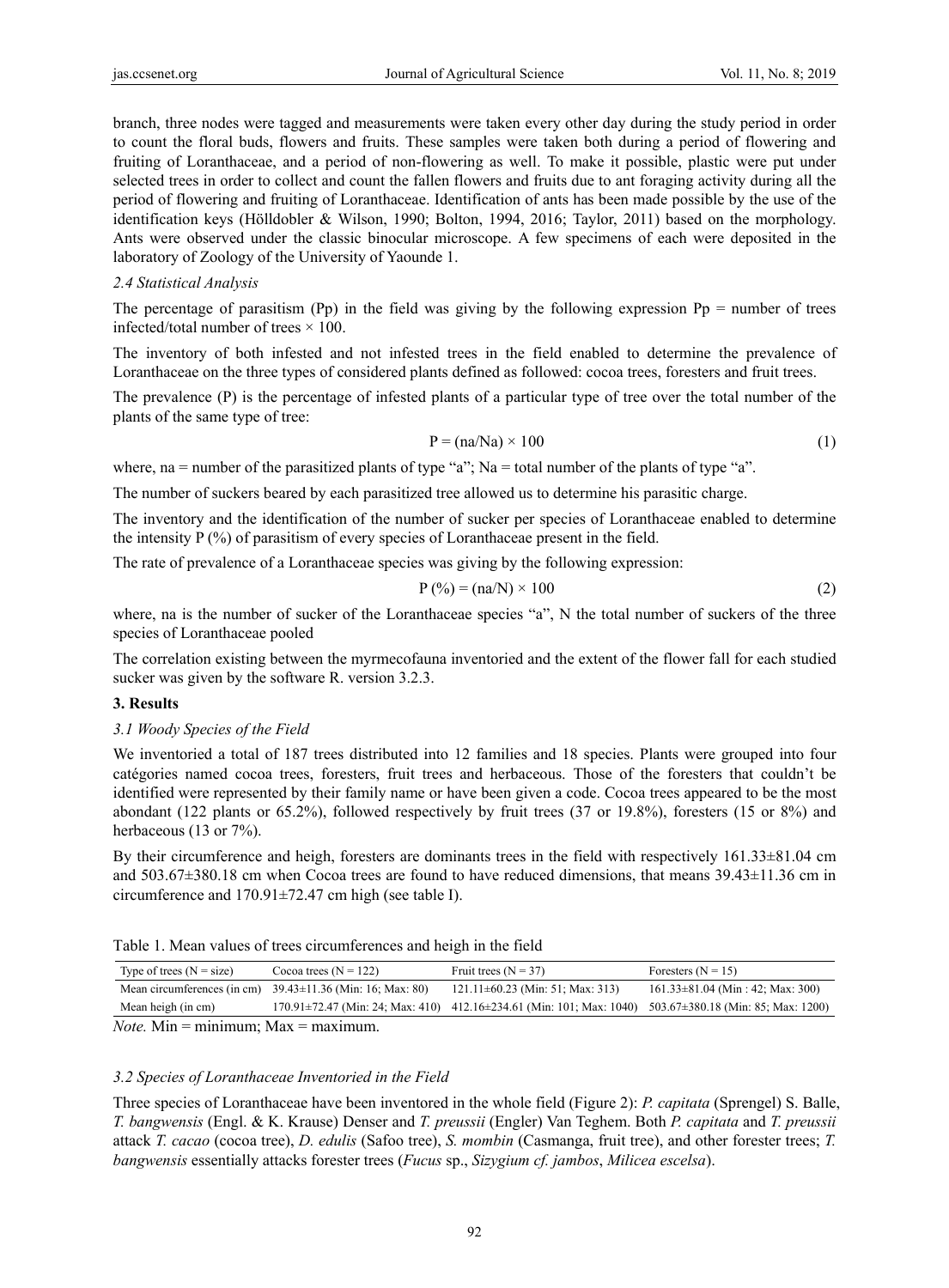

Figure 2. Variety of Loranthaceae recorded in the field:  $A =$  leave of *Phragmanthera capitata*;  $B =$  mature flowers of P. capitata;  $C$  = the beginning of growth of the floral buds of T. preussii;  $D$  = mature flowers of Tapinanthus *preussii*; E = Mature fruit of *T. preussii*; F = the beginning of growth of the floral buds of *T. bangwansis*; G = mature flowers of T. bangwensis;  $F =$  beginning of fructification

#### 3.3 Parasitism Characterization in the Field

It varies from one plant to another;  $8(53%)$  foresters are parasitized when 7 (47%) are healthy; 33 (27%) cocoa trees are infested by Loranthaceae when 34 (92%) are healthy; none of the herbaceous was parasitized. The Chi-deux  $(X^2)$  test associated to the rate of parasitism depending to the type of plant is highly significant (P-value  $= 0.007$ ) (Table 2).

| Types of plants                              | Healthy plants | Parasitized plants | Total        |
|----------------------------------------------|----------------|--------------------|--------------|
| Cocoa trees                                  | 89 (73%)       | 33(27%)            | $122(100\%)$ |
| Fruiters                                     | 34 (92%)       | 3(8%)              | $37(100\%)$  |
| Foresters                                    | 7(47%)         | 8(53%)             | $15(100\%)$  |
| Herbaceous                                   | $13(100\%)$    | $0(0\%)$           | $13(100\%)$  |
| $\chi^2 = 18.65$ ; ddl = 3; p-value = 0.0007 |                |                    |              |

Table 2. Inventory of parasitized and not parasitized trees in the field

#### 3.4 Loranthaceae Species Distribution on the Host Individuals

The trees in the field are parasitized at different levels; the distribution is as follow: *T. preussii* appeared to be the most frequent with 64% of rate of presence in the field trees, followed by P. capitata (33%) and T. bangwensis present on only 3% of trees (Figure 3).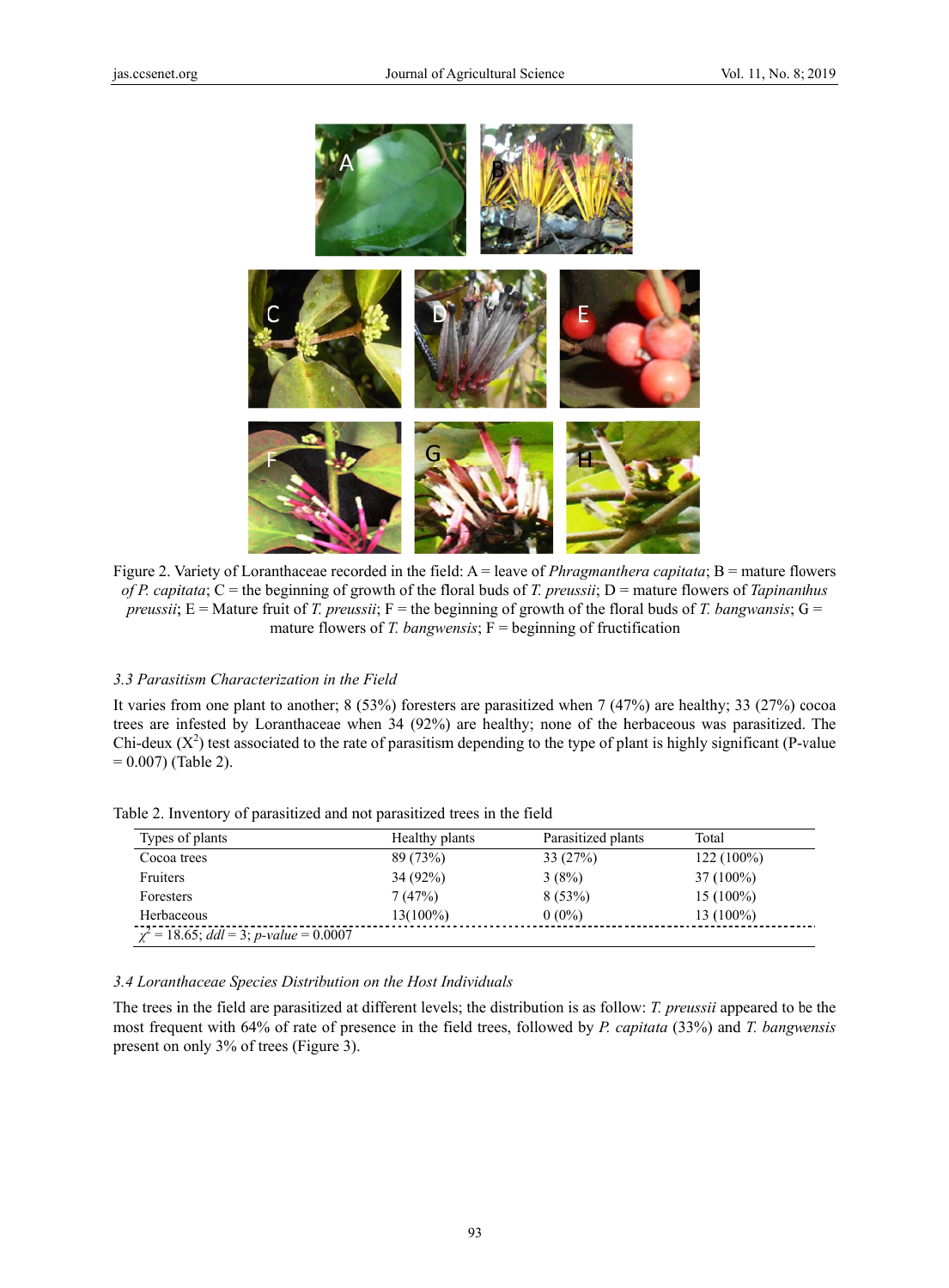

Figure 3. Distribution of different species of Loranthaceae in the field

The parasitic charge can be defined here as the number of suckers beared by a host tree. The forester species Sizyguim cf. jambos L. (Alston) was the most parasitized of all the trees in the field with 46 suckers (15.67%) over the 272 scored on the three species of Loranthaceae pooled; it was followed by a fruit species *Dacryodes* edulis (25 suckers, 9.19%). Parasititized cocoa trees gathered a total of 133 suckers (48.9%), an average of 4 suckers (1.48%) for each parasitized cocoa tree.

Table 3. Percentage of parasitism and parasitic charge per woody parasitized species

| <b>Families</b>    | <b>Species</b>                            | <b>N.S.P.C.</b> | <b>N.S.T.P.</b>   | <b>N.S.T.B.</b> | Parasitic Gharge % S/S/T |       |
|--------------------|-------------------------------------------|-----------------|-------------------|-----------------|--------------------------|-------|
| Anacardiaceae      | Spongia mombin                            |                 | 4                 | $\theta$        |                          | 1.84  |
| <b>Burseraceae</b> | <i>Dacryodes edulis</i> (G.Don) H.J.Lam 2 |                 |                   | 0               |                          | 9.19  |
| Caesalpinaceae     | Caesalpinacea                             |                 |                   | $\Omega$        |                          | 2.57  |
| Forester 1         | Forester 1                                | 4               | 2                 | $\Omega$        |                          | 2.57  |
| Forester 2         | Forester 2                                | 4               | 0                 |                 |                          | 1.84  |
| Forester 3         | Forester 3                                |                 | 0                 |                 |                          | 1.47  |
| Maraceae           | Milicea escelsa (iroko)                   |                 | 11                | 0               | 19                       | 6.98  |
|                    | <i>Ficus</i> sp.                          | 8               |                   |                 | 16                       | 5.89  |
| Musaceae           | Persea americana Mill                     |                 | $\mathfrak{D}$    | $\Omega$        | 5                        | 1.84  |
| Myrtaceae          | Sizyguim cf. jambos                       | 37              | 5                 | 4               | 46                       | 16.91 |
| Sterculiaceae      | Theobroma cacao L.                        | 3               | 130               | $\Omega$        | 133                      | 48.9  |
|                    | Total                                     | $81(30\%)$      | $181(67%)$ 9 (3%) |                 | 272(100%)                | 100   |

*Note.* N.S.P.C. = Number of suckers of *P. capitata*; N.S.P.P. = Number of suckers of *T. Preussii*; N.S.T.B. = Number of suckers of T. Bangwensis; %  $S/S/T =$  Pourcentage of suckers per species of tree

# 3.5 Inventory of Myrmecofauna

A total of 35 ants species belonging to 16 genera and 5 sub-families were collected. It appeared that the Myrmicinae sub-family is the most diversified followed by the Formicinae. The Pseudomyrmicinae is the less represented sub-family. In Myrmicinae sub-family, the genus *Tetramorium* Mayr, (1855) was the most abundant followed by the genus Pheidole Westwood, 1839. The sub-family Dolichoderinae although poorly diversified, revealed a high numeric abundance by the presence of the genus *Tapinoma* Förster (1850). The mymecofauna of the field was dominated by the species Tetramorium aculeatum Mayr, 1866 (64.71% of the total myrmecofauna), *Pheidole megacephala* Fabricius, 1793 (17.2%) and *Tapinoma* sp. (10.1%). As a function of the type of plant, the myrmecofauna of the field has been distributed in sub-families and species as indicated in table IV.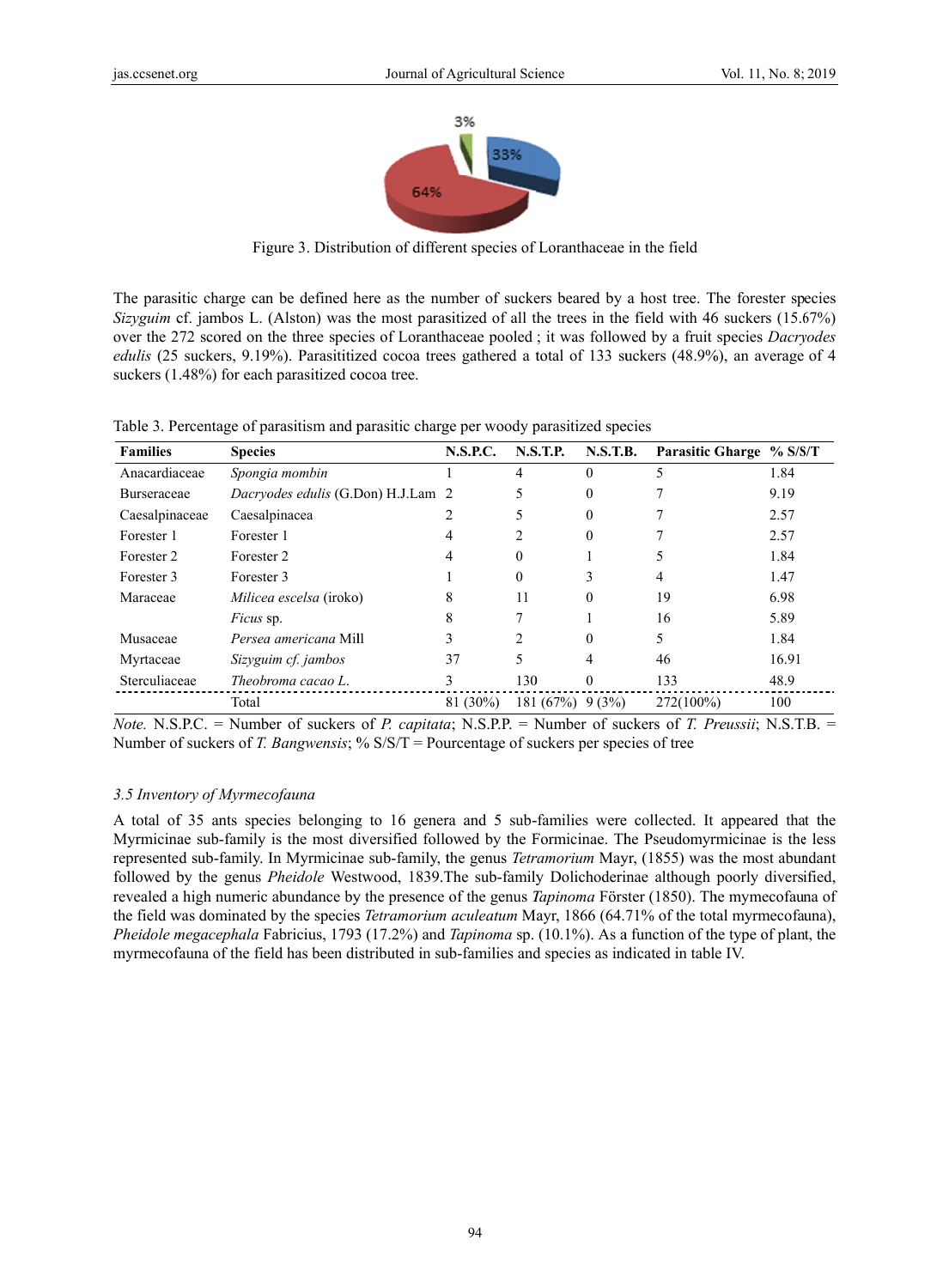| Sub-families      | <b>Species</b>                        | Cocoa trees      | <b>Foresters</b> | Fruit trees trees | Herbaceous       | <b>Total</b>     |
|-------------------|---------------------------------------|------------------|------------------|-------------------|------------------|------------------|
|                   | Axinidris bidens Shattuck, 1991       | $1(0.05\%)$      | $\bf{0}$         | $\mathbf{0}$      | $\overline{0}$   | $1(0.04\%)$      |
|                   | A. hypoclinoïdes (Santschi) 1919      | $1(0.05\%)$      | $\boldsymbol{0}$ | $\boldsymbol{0}$  | $\boldsymbol{0}$ | $1(0.04\%)$      |
| Dolichoderinae    | Tapinoma sp.                          | $17(8.65\%)$     | $9(7.7\%)$       | 88 (17.6%)        | 2(2.7%)          | 272 (10.1%)      |
|                   | Technomymex sp.                       | $4(0.2\%)$       | $\mathbf{0}$     | $\mathbf{0}$      | $\Omega$         | 4(0.15%)         |
|                   | Acropyga sp.                          | $1(0.05\%)$      | $\mathbf{0}$     | $\mathbf{0}$      | $\mathbf{0}$     | $1(0.04\%)$      |
|                   | Lepisiota guineensis Mayr, 1902       | $1(0.05\%)$      | $\theta$         | $\theta$          | $\theta$         | $1(0.04\%)$      |
|                   | Polyrhachis aenescens Stitz, 1910     | $\theta$         | $\theta$         | $1(0.2\%)$        | $\Omega$         | $1(0.04\%)$      |
|                   | P. decemdentata Andre, 1889           | $2(0.1\%)$       | $\overline{0}$   | $1(0.2\%)$        | $\theta$         | $3(0.11\%)$      |
|                   | P. laboriosa Smith, 1858              | $1(0.05\%)$      | $\overline{0}$   | $\mathbf{0}$      | $\boldsymbol{0}$ | $1(0.04\%)$      |
| Formicinae        | P. militaris Fabricius, 1782          | $\theta$         | $\mathbf{0}$     | $\mathbf{0}$      | $\theta$         | $\overline{0}$   |
|                   | Camponotus acvapimensis Mayr, 1862    | 3(0.15%)         | 2(1.7%)          | $\mathbf{0}$      | $1(1.4\%)$       | 6(0.23%)         |
|                   | C. bayeri Forel, 1913                 | $1(0.05\%)$      | $1(0.8\%)$       | $\mathbf{0}$      | $\mathbf{0}$     | $2(0.07\%)$      |
|                   | C. brutus Forel, 1886                 | $4(0.2\%)$       | $\bf{0}$         | $\mathbf{0}$      | $\theta$         | 4(0.15%)         |
|                   | C. flavomarginatus Mayr, 1862         | $4(0.2\%)$       | $\boldsymbol{0}$ | $1(0.2\%)$        | 3(4%)            | $8(0.3\%)$       |
|                   | C. vividus Smith, 1858                | $1(0.05\%)$      | $\mathbf{0}$     | $\theta$          | $\Omega$         | $1(0.04\%)$      |
|                   | Atopomyrmex mocquerysi Bolton, 1981   | $\mathbf{0}$     | $\boldsymbol{0}$ | $2(0.4\%)$        | $\boldsymbol{0}$ | $2(0.07\%)$      |
|                   | Cataulacus centrurus Bolton, 1982     | $1(0.05\%)$      | $\mathbf{0}$     | $\mathbf{0}$      | $\mathbf{0}$     | $1(0.04\%)$      |
|                   | C. erinaceus Stitz, 1910              | $1(0.05\%)$      | $\mathbf{0}$     | $\mathbf{0}$      | $\overline{0}$   | $1(0.04\%)$      |
|                   | C. guineensis Smith, 1853             | $19(0.94\%)$     | $4(3.4\%)$       | $7(1.4\%)$        | $1(1.4\%)$       | 31(1.15%)        |
|                   | C. kloli Mayr, 1895                   | 47 (2.3%)        | $5(4.3\%)$       | $1(0.2\%)$        | $\mathbf{0}$     | 53 (1.9%)        |
|                   | C. mocquerysi Andre, 1889             | $6(0.31\%)$      | $\mathbf{0}$     | $3(0.6\%)$        | $\theta$         | $9(0.3\%)$       |
| Myrmicinae        | C. pymaeus Andre, 1890                | $22(1.1\%)$      | 24 (20.5%)       | $12(2.4\%)$       | 3(4%)            | $61(2.3\%)$      |
|                   | C. weissi Santschi, 1913              | 3(0.15%)         | $1(0.8\%)$       | $3(0.6\%)$        | $\theta$         | 7(0.27%)         |
|                   | Myrmicaria stiatula Santschi, 1925    | $\boldsymbol{0}$ | $\boldsymbol{0}$ | $\boldsymbol{0}$  | $1(1.4\%)$       | $1(0.04\%)$      |
|                   | P. megacephala (Fabricius), 1793      | 396 (19.8%)      | 21 (18%)         | 33 (6.6%)         | $14(19.1\%)$     | 464 (17.2%)      |
|                   | P. tenuinodis Mayr, 1901              | $\mathbf{0}$     | $\boldsymbol{0}$ | $\mathbf{0}$      | $\mathbf{0}$     | $\boldsymbol{0}$ |
|                   | T. aculeatum (Mayr), 1866             | $1304(65.1\%)$   | 49 (42%)         | 342 (68%)         | 49 (66%)         | 1744 (64.71%)    |
|                   | T. angulinode Santschi, 1910          | $2(0.1\%)$       | $\mathbf{0}$     | $\mathbf{0}$      | 0                | $2(0.07\%)$      |
|                   | T. sericeiventre Emery, 1877          | $1(0.05\%)$      | $\mathbf{0}$     | $2(0.4\%)$        | $\theta$         | $3(0.11\%)$      |
|                   | Leptogenys elegans Bolton, 1975       | $1(0.05\%)$      | $\mathbf{0}$     | $1(0.2\%)$        | $\mathbf{0}$     | $2(0.07\%)$      |
|                   | Anochetus bequaerti Forel, 1913       | $\boldsymbol{0}$ | $\boldsymbol{0}$ | $1(0.2\%)$        | $\theta$         | $1(0.04\%)$      |
| Ponerinae         | Anochetus sp.1                        | $1(0.05\%)$      | $\mathbf{0}$     | $\boldsymbol{0}$  | $\mathbf{0}$     | $1(0.04\%)$      |
|                   | Anochetus sp.2                        | $1(0.05\%)$      | $\mathbf{0}$     | $\theta$          | $\theta$         | $1(0.04\%)$      |
|                   | Tetraponera s.s.                      | $1(0.05\%)$      | $1(0.8\%)$       | $2(0.4\%)$        | $\boldsymbol{0}$ | 4(0.15%)         |
| Pseudo myrmicinae | <i>T. anthracina</i> (Santschi), 1910 | $\theta$         | $\mathbf{0}$     | $\theta$          | $\theta$         | $\mathbf{0}$     |
|                   | <b>Total</b>                          | 2003 (100%)      | 117 (100%)       | $500(100\%)$      | 74 (100%)        | 2694 (100%)      |

|  |  |  |  | Table 4. Myrmecofauna associated to different plant species in the agrosystem of Nkolbisson |
|--|--|--|--|---------------------------------------------------------------------------------------------|
|  |  |  |  |                                                                                             |

# *3.6 Myrmecofauna Distribution on Selected Parasitized and Not Parasitized Cocoa Trees*

Cocoa trees that beared Loranthaceae presented a more abundant and diversified myrmecofauna (2204 ants) compared to not parasitized trees (1343 ants) ( $\chi^2$  = 209; ddl = 1; P-value = 2.2 × 10<sup>-16</sup>) (Table 5).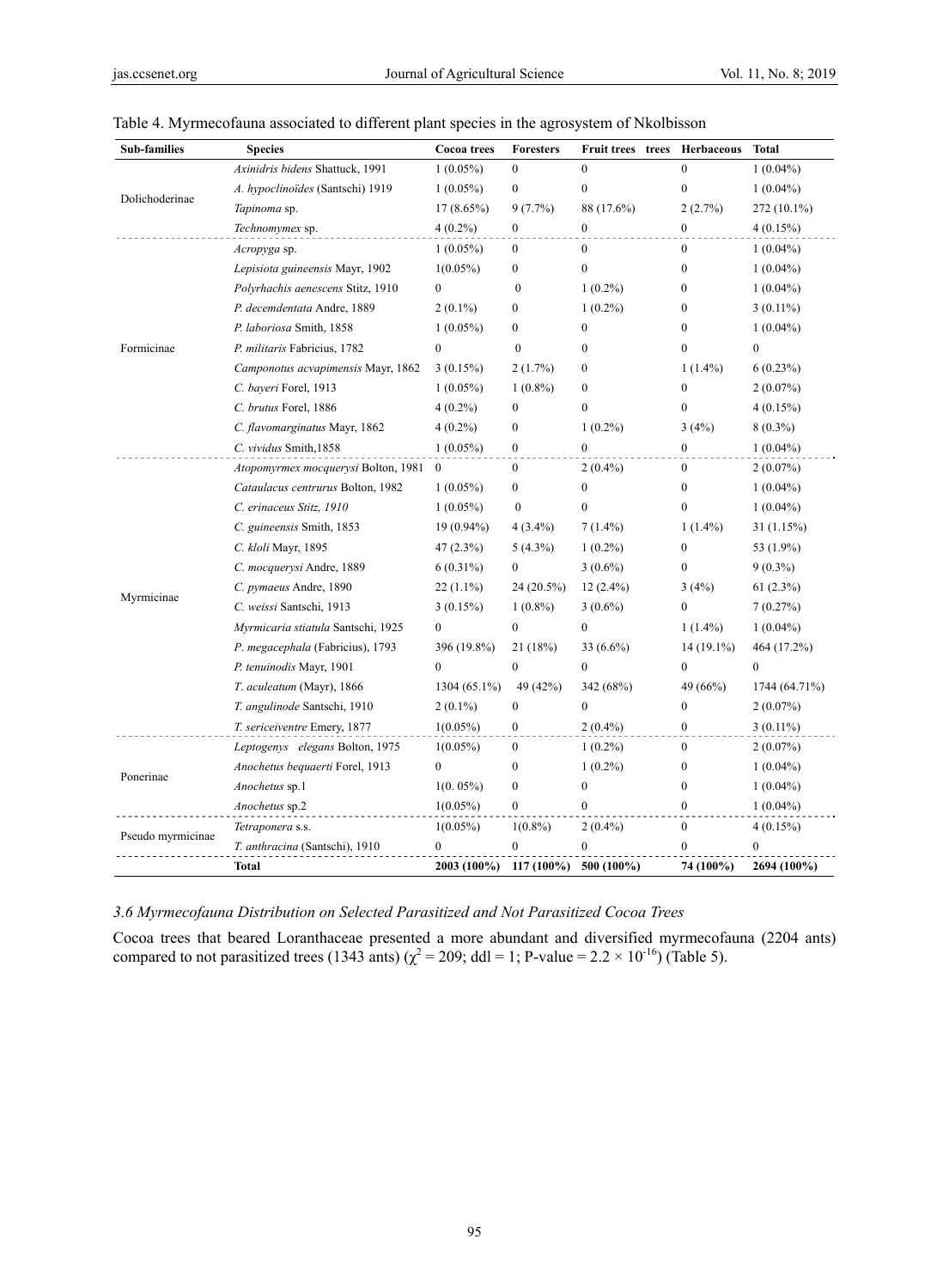| Species of ants            | Parasitized cocoa trees | Not parasitised cocoa trees | Total        |  |
|----------------------------|-------------------------|-----------------------------|--------------|--|
| Tetraponera anthracina     | $2(0.09\%)$             | $\theta$                    | $2(0.06\%)$  |  |
| Atopomyrmex mocquerysi     | $1(0.05\%)$             | $\mathbf{0}$                | $1(0.03\%)$  |  |
| Camponotus acvapimensis    | $1(0.05\%)$             | $1(0.07\%)$                 | $2(0.06\%)$  |  |
| Camponotus bayeri          | $1(0.05\%)$             | $\theta$                    | $1(0.03\%)$  |  |
| Camponotus brutus          | $\boldsymbol{0}$        | $3(0.2\%)$                  | $3(0.08\%)$  |  |
| Camponotus flavomarginatus | $6(0.3\%)$              | $1(0.07\%)$                 | $7(0.2\%)$   |  |
| Cataulacus guineensis      | $\boldsymbol{0}$        | $1(0.07\%)$                 | $1(0.03\%)$  |  |
| Cataulacus mocquerysis     | $16(0.7\%)$             | $\theta$                    | $16(0.5\%)$  |  |
| Cataulacus pymaeus         | $14(0.6\%)$             | 0                           | $14(0.4\%)$  |  |
| Leptogenys elegans         | $1(0.05\%)$             | $\mathbf{0}$                | $1(0.03\%)$  |  |
| Myrmicaria stiatula        | $1(0.05\%)$             | $2(0.1\%)$                  | $3(0.08\%)$  |  |
| Pheidole megacephala       | $3(0.13\%)$             | 840 (62.5%)                 | 843 (23.8)   |  |
| Pheidole tenuinodis        | $2(0.09\%)$             | $\mathbf{0}$                | $2(0.06\%)$  |  |
| Polyrachis aenescens       | $\mathbf{0}$            | $2(0.1\%)$                  | $2(0.06\%)$  |  |
| Polyrachis decemdentata    | $5(0.2\%)$              | $1(0.07\%)$                 | 6(0.17%)     |  |
| Polyrachis militaris       | $\boldsymbol{0}$        | $1(0.07\%)$                 | $1(0.03\%)$  |  |
| Tapinoma sp.               | 279 (12.7%)             | 290 (21.6%)                 | 569 (16%)    |  |
| Tetramorium acculeatum     | 1869 (84.8%)            | 201 (15.15%)                | 2070 (58.3%) |  |
| Tetramorium angulinode     | 3(0.143%)               | $\mathbf{0}$                | $3(0.08\%)$  |  |
| Total                      | 2204 (100%)             | 1343 (100%)                 | 3547 (100%)  |  |

#### Table 5. Myrmecofauna diversity and abundance associated to parasitized and non parasitized cocoa trees

#### *3.7 Ant distribution Depending on Species of Loranthaceae*

Considering all the flowers collected on every sucker, it appears that the fall of flowers is more important on young ones with a total of 1851 (non opened flowers) than on the old ones with 212 opened flowers. Ants proceed to the mechanic castration of young flowers and hence to the low production of fruits. So we have collected respectively from the sucker  $S_{112-2}$ , 1013 ants for 2063 fallen flowers (non opened and opened ones); 767 ants for 551 fallen flowers in Sucker  $S_{63}$ ; 446 ants for 451 fallen flowers in  $S_{88}$  and 257 ants for 211 fallen flowers in sucker S<sub>112-1</sub>. *T. aculeatum* is the most abundant species of all the suckers. The correlations between the number of ants and the number of fallen flowers depending on the selected suckers were realized in table VI:

#### Table 6. Correlation coefficient per Loranthaceae followed

| <b>Suckers</b>                                | $5112 - 1$ | $5112 - 2$ | <b>D88</b> | 563 |
|-----------------------------------------------|------------|------------|------------|-----|
| Spearman correlation coefficient values (rho) | 0.29       | 0.05       | 0.38       |     |
| P-value                                       | $0.2^{-}$  | 0.85       |            |     |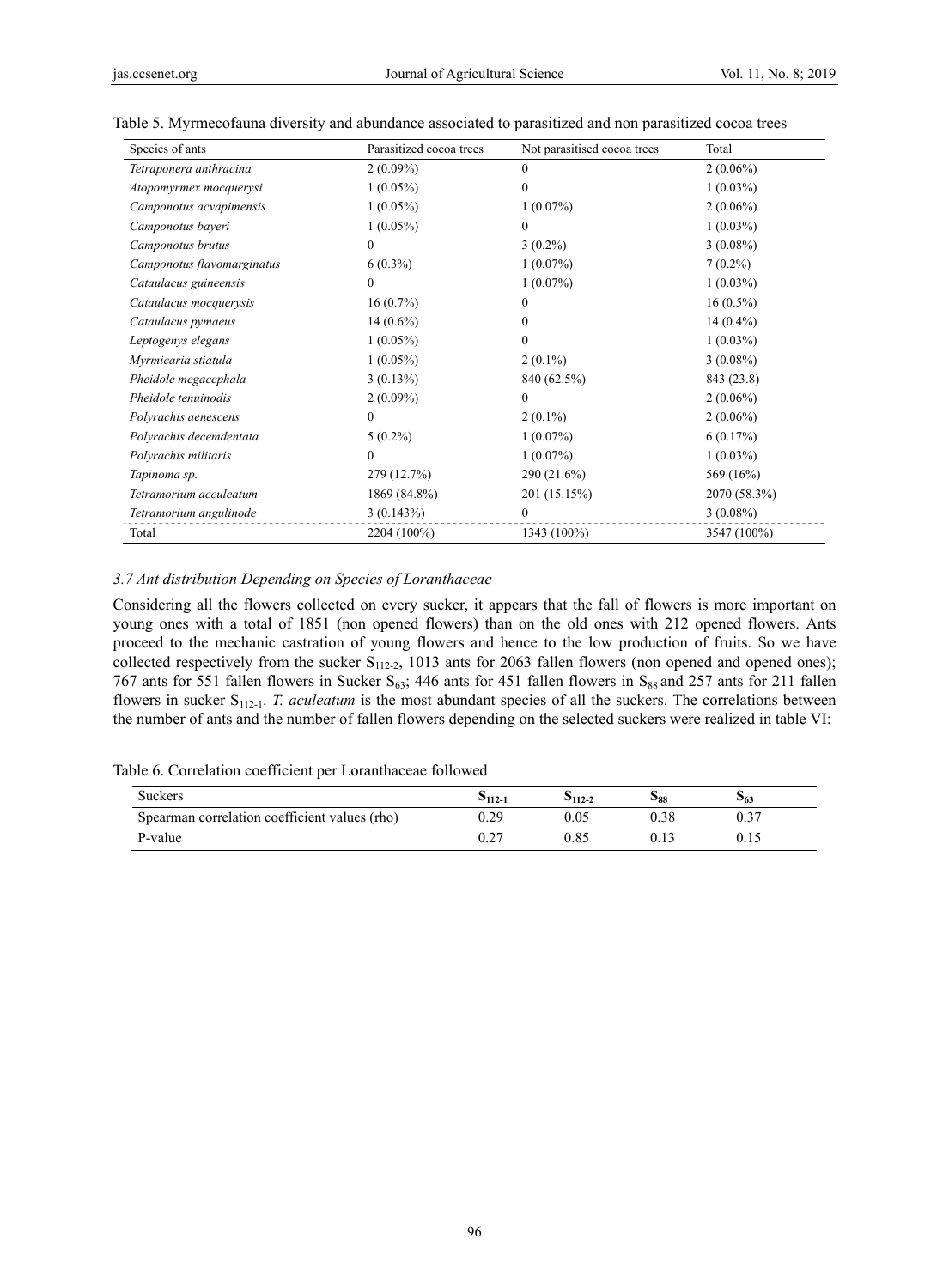

Figure 2. Variation of the number of fallen flowers as a function of the number of ants present in the studied suckers ( $S_{112-1}$ ,  $S_{112-2}$ ,  $S_{63}$  and  $S_{88}$ ). A = the case of *Phragmantera capitata*; A, B and C are cases of T. preussii

#### 4. Discussion

Out of the 187 trees recorded in the field, Loranthaceae were found on 44. Foresters present a high rate of parasitism (53%) compared to cultivated plants. 27% of Cocoa trees were parasitized while some of their neighboring trees showed no presence of Loranthaceae. This average rate of parasitism obtained on cocoa trees is higher than the one obtained by Ondoua et al. (2016) on cocoa trees in seed fields of Nkoemvone (10.44%).

Tree species of Loranthaceae are responsible for parasitism in the whole field; P. capitata, T. preussii and T. *bangwensis*. Among them *T. preussii* is well represented  $(64%)$  in the agrosystem with a high prevalence on cocoa trees. This species of Loranthaceae was the first to colonize the field. P. capitata is weakly represented (33%) and mainly attacked fruit trees and foresters of the field. This result doesn't match with Ladoh et al.'s results (2013) in dogbon garden where P, capitata was the most abundant and most frequent species on T, cacao with a rate of parasitism equal to 59.18%. It has been declared that P. capitata is adapted to all ecological areas of Cameroun (Sonke et al., 2000). The species T. bangwensis is weakly represented in the agrosystem with a reduced spectrum of host compared to other Loranthaceae; it was found only on foresters. This was also observed in Ivory Coast by Koffi et al. (2014) were this species colonized different ecological areas. T. *bangwensis* has also been found on cocoa trees in Ghana with a rate of infestation reaching 70% (Janny et al.,  $2003$ ).

Five sub-families distributed into 16 genera and 35 species of ant have been recorded in the whole field. This diversity is higher than those obtained in ndogbon orchad by Dibong (2012), and Ladoh (2011) who respectively found ten and six species belonging to 3 ant subfamilies. According to Djieto-Lordon (2004), ants in agrosystems are not particularly specific to host plants. The ant dominance matches their abundance within Cocoa trees; they are weakly followed by fruit trees. This spatial distribution of myrmecofauna in the agrosystem is due to the fact that trees bearing fruits are known to be more attractive for ants than others. In the same way, infested cocoa trees present a high diversity and abundance compared to healthy ones, due to the presence of Loranthaceae. Plants called myrmecophytes are usually associated to one or more specialized ant species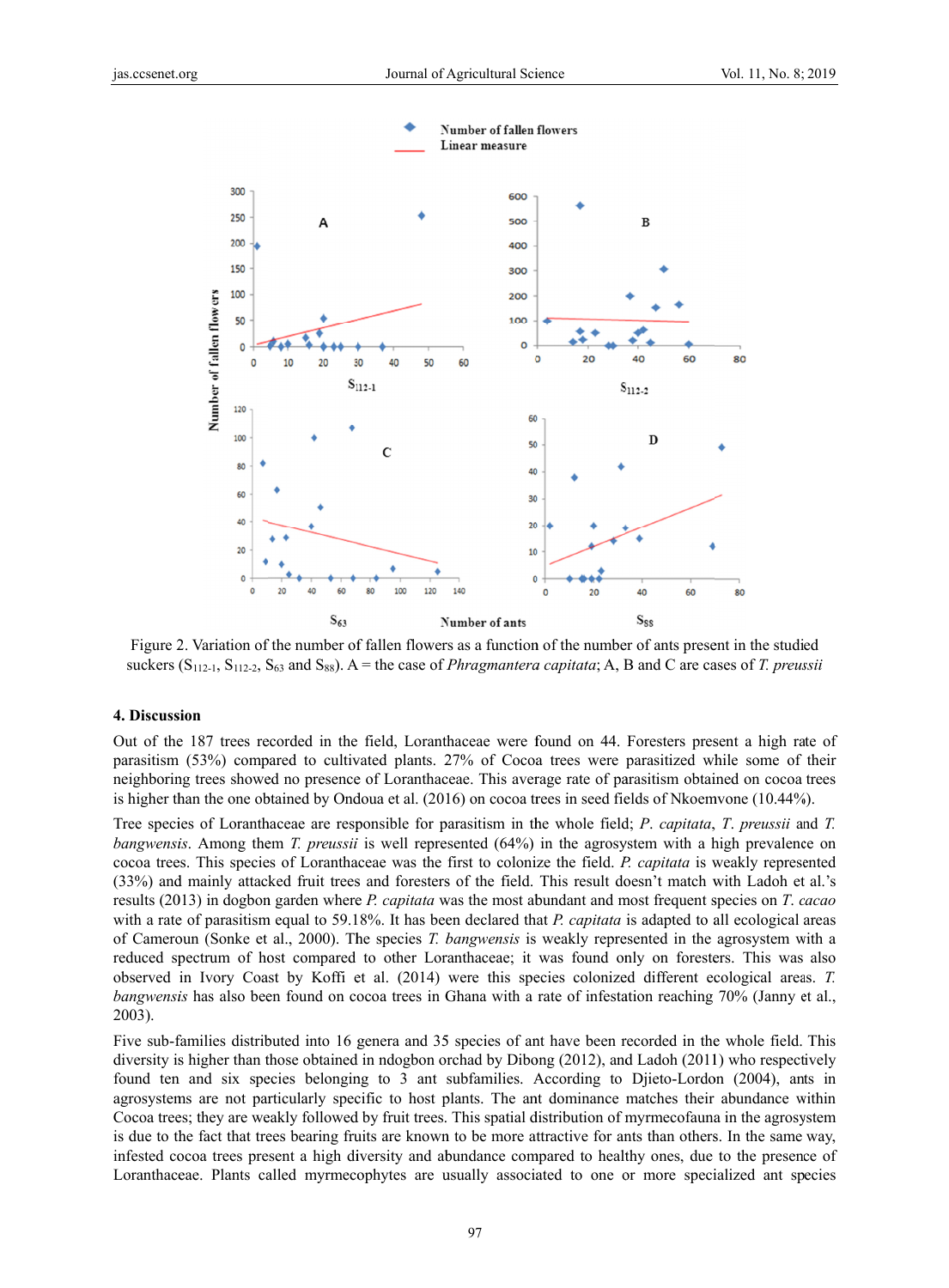(Murase et al., 2002; Djiéto-Lordon et al., 2004). *T. aculeatum* appeared to be the most dominant ant on *T. preussii* as well as on *P. capitata*. It is also the only species found in Loranthaceae. This ant is fond of shady areas, hence is presence in cocoa farms. This is contrary to the results of Mony (2009) in ndogbon orchad where *T. aculeatum* was not present on cocoa trees. His diet is made of flowers, fruits and so on. So when doing that, the ant provoked the fall of young flowers. But the correlation between ant abundance and the extent of flowers fall was not significant in *P. capitata* sucker (S<sub>112-1</sub>; rho = 0.29) as well as in *T. preussii* suckers respectively  $(S<sub>112-2</sub>, rho = 0.05; S<sub>88</sub>, rho = 0.38; S<sub>63</sub>, rho = 0.37), meaning that the flowers fall is not only the fact of ants, but$ others parameters intervened. The foraging activity of *T. aculeatum* is diurnal and a complementary activity could be needed to achieve the phenomenon. The foraging activity is mostly observed during flowering and cease when the plant is fruiting. This has already been observed by Ladoh (2013) in Littoral Region.

### **5. Conclusion**

The present study carried on at Nkolbisson had as main objectif to determine the myrmecofauna associated to loranthaceae in that field and to see at which extent these ants could be used in biological control against this parasitism. The whole myrmecofauna was distributed into 36 species belonging to 5 sub-families and 15 genus. Their foraging activity was mainly during flowering periods with *T. aculeatum* as the predominant ant species. These ants in general and *T*. *aculeatum* particularly contribute to the fall of flowers and fruits by their foraging activity, hence can be used to fight against Loranthaceae. But the level of their result is still poor compared to the extend of damages noticed; Monitoring of feed, ant activity during flowering and fruiting Loranthaceae, show that they participate in the fall of flowers and hence to the reduction of parasitism, but need to be associated with other agents of control in order to improve this biological control against Loranthaceae.

#### **Acknowledgements**

We acknowledge the support of the Department of Zoology of the University of Yaounde I. This work would have been impossible without the support and encouragement of some collegues. We greatly thank Mr Djodo for providing his field for experimentations and collection of ants.

### **References**

- Acheampong, K., Lowor, S., Owusu-Ansah, F., & Kwabena, O.-A. (2013). Use of Fermented cocoa pulp juice for the control of non-vascular epiphytes on cocoa. *Journal of Agricultural and Biological Science, 8*(3), 191-195.
- Balle, S. (1982). *Loranthacées, flore du Cameroun* (Vol. 23, p. 82). Cameroun.
- Bolton, B. (1994). *Identification guide to the ant genera of the world*. Harvard University Press, Cambridge.
- Bolton, B. (2016). *An online catalog of the ants of the word*. Retrieved from http://antcant.org
- Dibong, S. D., Mony, R., Ndiang, Z., Ondoua, J. M., Boussim, I., JBilong, B., & Amougou, A. (2010). The struggle against *Phragmanthera capitata* (Sprengel) S. Balle (Loranthaceae) parasite of agroecosystems' fruit trees in Cameroon. *Journal of Agricultural Biotechnology and Sustainable Development, 2*(5), 76-81.
- Dibong, S. D., Mony, R., Azo'o, J. R. N., Din, N., Boussim Issaka, J., & Amougou, A. (2012). Myrmecofauna fruit trees infected by Loranthaceae orchards Lokomo (East Cameroun). *International Journal of Plant Research, 2*(1), 59-63. https://doi.org/10.5923/j.plant.20120201.09
- Djiéto-Lordon, C. (2004). *Structure des communautés de fourmis arboricoles tropicales Implications évolutives et économiques* (p. 221, Thèse de doctorat de l'Université de Toulouse III-Paul Sabatier).
- Djiéto-Lordon, C., Dejean, A., Gibernau, M., Hossaert-Mc Key, M., & Mc Key, D. (2004). Symbiotic mutualism with a community of opportunistic ants: Protection, competition, and ant occupancy of the myrmecophyte *Barteria nigritana* (Passifloraceae). *Acta Oecologica, 26*, 109-116. https://doi.org/10.1016/j.actao.2004. 03.007
- Hölldobler, B., & Wilson, E. O. (1990). *The ants* (p. 732). The Belknap Press of Harvest University: Cambridge, Massachusetts. https://doi.org/10.1007/978-3-662-10306-7
- Janny, G. M. Vos, B. J. R., & Flood, J. (2003). *A la découverte du cacao: Un Guide pour la formation des facilitateurs* (p. 115). CABI Bioscience.
- Koffi, A. A., Kouassi, A. F., N'goran, K. S. B., & Soro, D. (2014). Les Loranthaceae, parasites des arbres et arbustes: Cas du département de Katiola, au nord de la Côte d'Ivoire. *International Journal of Biological and Chemical Sciences, 8*(6), 2552-2559. https://doi.org/10.4314/ijbcs.v8i6.17